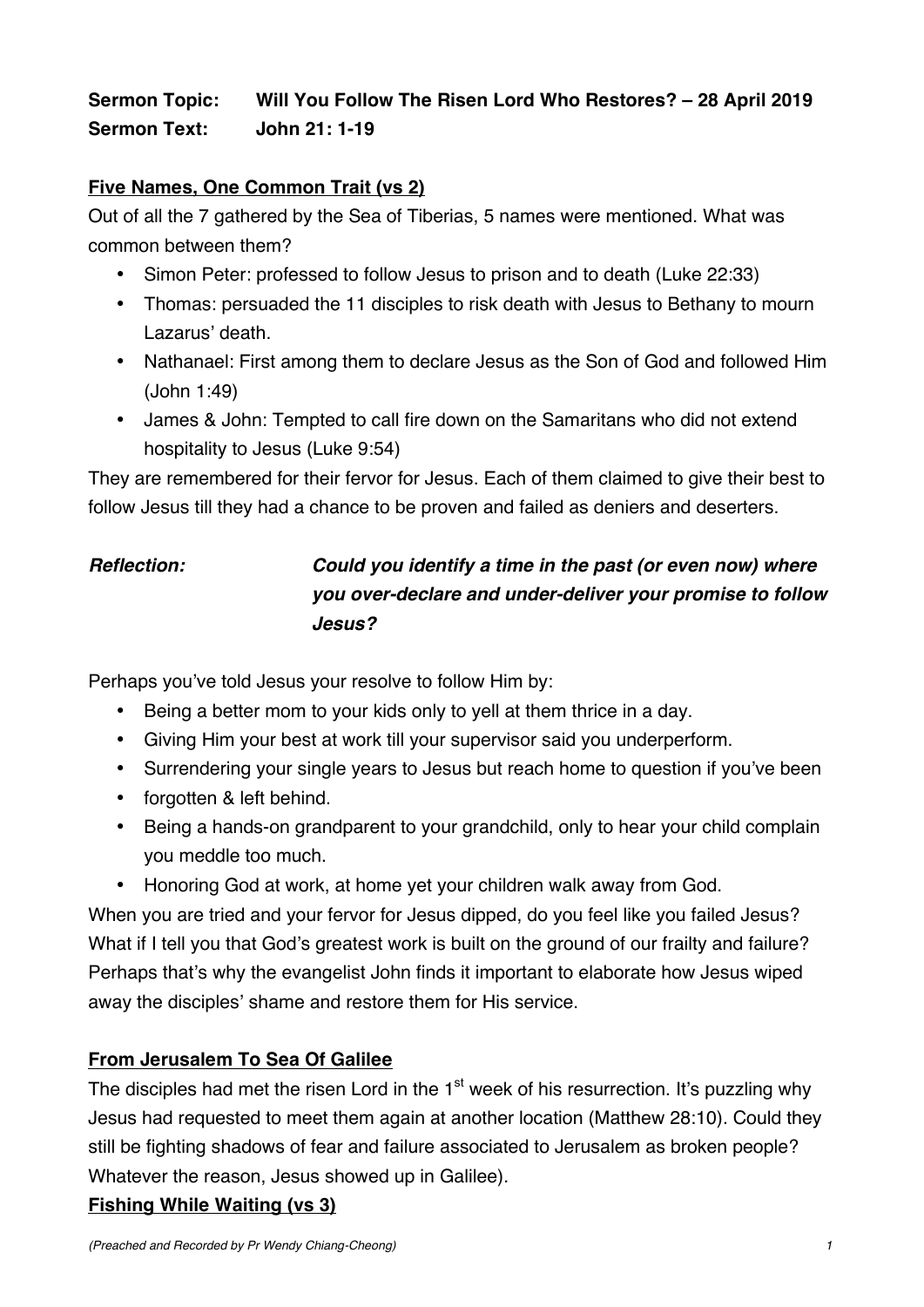Some people have argued that Peter and the others getting back to fishing was a response of:

- 1. Aimless activity done in desperation
- 2. Abandonment of God to return to their former lifestyle

3. Action owing to hunger while they waited for Jesus to show up. It was natural duty. Since a cross-reference (Matthew 28:7) in Scripture showed that the disciples acted in faith as instructed, they couldn't be disobedient. Instead, physical hunger could have motivated their action to fish. The state of catching "nothing" all night sets the stage for Jesus to show up and act.

# **What This Means For Us: Lesson 1 - Sometimes, time spent waiting for God to show up can seem barren. But keep doing our natural duty and God will visit and guide us.**

## **Children, Have You No Fish? (vs 5)**

The Greek Word "Pai-don" is better translated as "children" rather than "friends". "Children" In Greek can be used in 2 ways:

- Young kid, have you no fish? This translation would sound awkward. Having not recognised Jesus yet, it would sound strange to their ear to hear one man addressing seasoned fishermen as kiddos.
- Young obedient servants, have you no fish? This refers to someone who is in total obedience/submission to another. Other texts that use the root word "Pai" include:
	- o *The centurion referring to his sick servant (Matt 8:6)*
	- o *Jesus as suffering servant (Matt 12:18, Acts 3:13)*
	- o *Israel as God's servant (Luke 1:54)*
	- o *Herod calls his servants (Matt 14:2)*

Perhaps Jesus knew that once the disciples recognized Him, the term "young obedient servant" would make sense.

That God would address me "faithful" when I deem myself a "failure" is powerful. Ask: What if God is using seeming failure to cultivate faithfulness in me?

*Reflection: That God would address you as obedient even when you deem youself a "failure" is powerful. What if your failure is part of God's plan to cultivate faithfulness?* 

#### **When Jesus Showed Up: None, Some, Full (vs 3, 6, 8, 11)**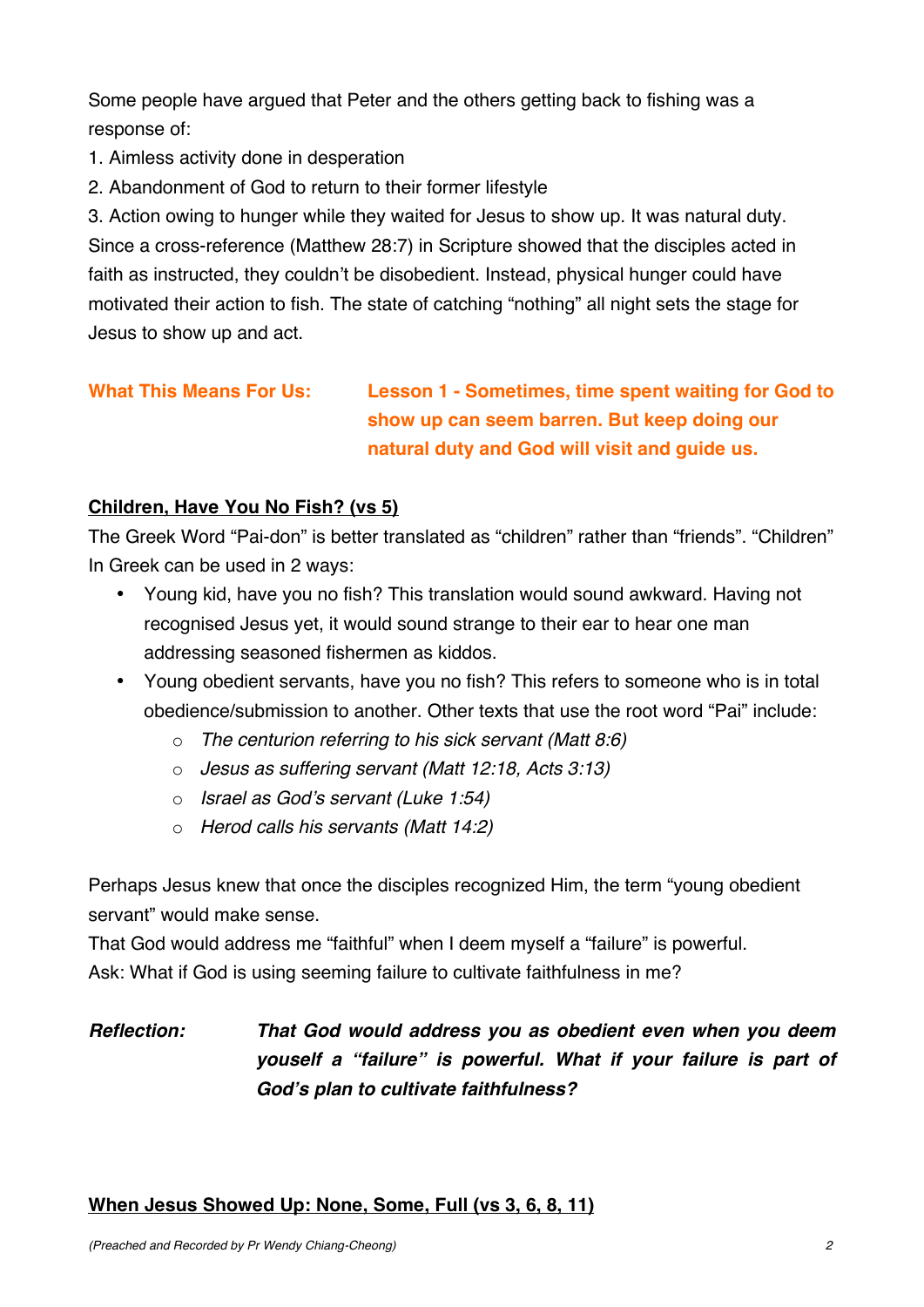Our culture teaches us to be transactional with one another: I'll do this for you if you do that for me. I do this for you, I expect you to do that for me. You pay the bill, I treat you nice. Transactional relationship is pretty selfish and ugly.

Sometimes, we are tempted to relate to God in similar manner: I do good (QT, prayer, tithing, etc), God you better be good to me. Oh I mess up, God will sure punish me.

If Jesus were transactional with the disciples, "nothingness" would be the best deal for failure. Instead, Jesus approached with kindness and hospitality. Still shaking off shadows of past failure and barren from fear of what's ahead, Jesus cooked breakfast for them. What is the character of God revealed through Jesus? No failure stops God from working on them. He pulls them away from "nothingness" and fill them "full". This is unconditional grace and underserved mercy. His love is deep and unshakable. His love bypasses their past and restores them to fullness.

**What This Means For Us: Lesson 2 - Don't live as prisoner to your past. Live in the provision of God's love that is deep, unshakable and restoring. In Christ's love, you'll always have more than enough.**

## **Tender Conversation Around The Fireplace (vs 15, 16, 17)**

### 1. **The use of a full name: Simon, Son of John**

There are 2 reasons why a full name is used as a personal address. To discipline a wayward person or to invite a commitment from another (marriage or baptism vow). The 2<sup>nd</sup> scenerio sets the tone here.

### 2. **Do you love me: Agape vs Phileo**

In his 2 questions, Jesus asked if the quality of Peter's love for him could be unrestricted, unrestrained and unconditional (Agape). Peter could only answer that his love for Jesus is of friendly, brotherly nature. By the  $3<sup>rd</sup>$  question, Jesus' question changed from agape to phileo. His questions were for self-examination rather than information.

Peter hurt because every question reminded him of his frailty. He had promised Jesus faithfulness before. But tasted the bitterness of his denial. Each question brought Peter to confession of an imperfect love. Aren't we not all frail and weak our love for Jesus too. Yet, God's greatest work in us is built on the ground of our frailty and failure.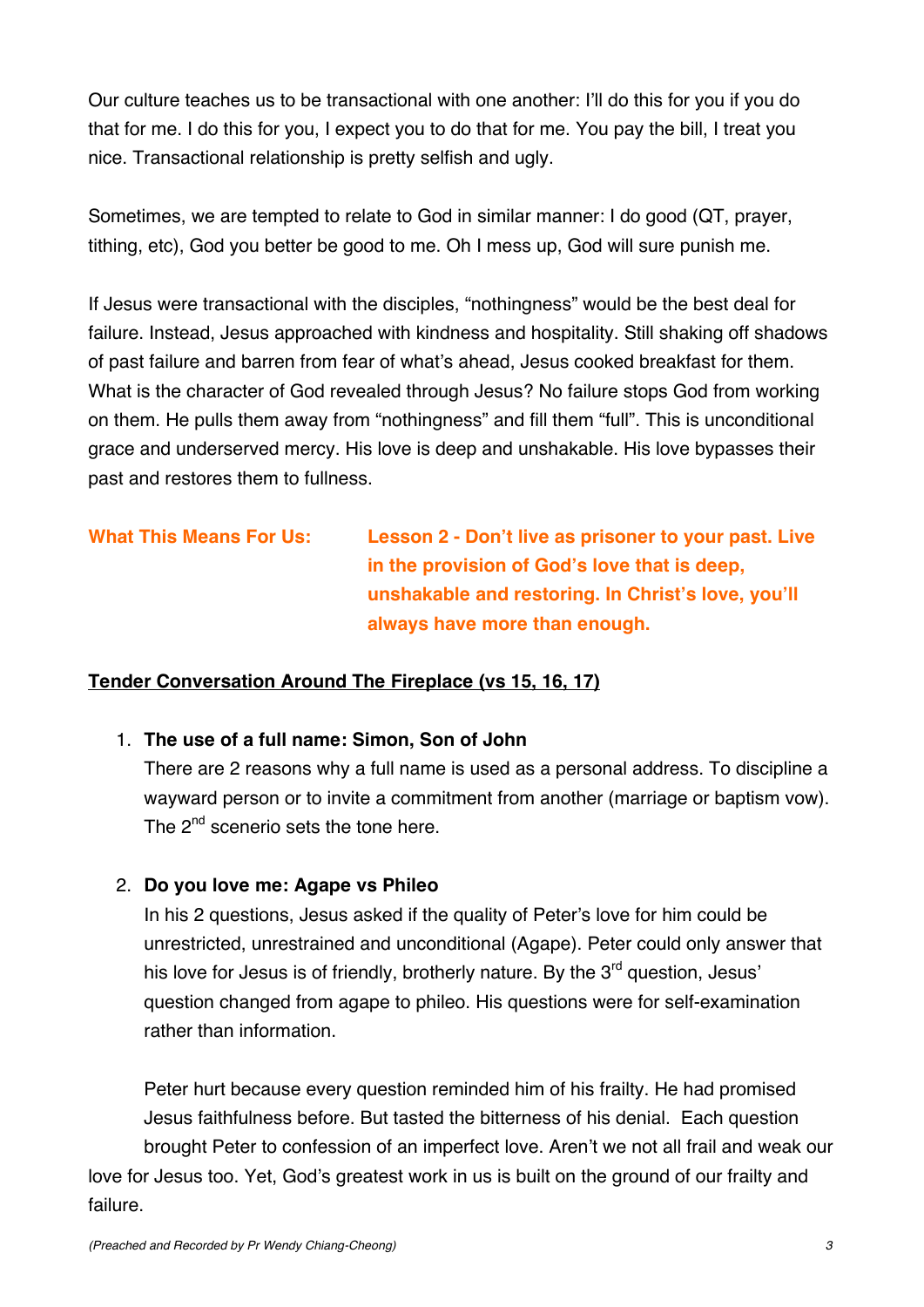Possible dynamics in the tender conversation:

- Peter: Jesus, You know I cannot love You with a 1st class love. I can only love You with a 2nd class love, or even a more inferior love.
- Jesus: Peter, I know your love for Me now is only 2nd class. You still love your life too much. Yet I accept and commission you as you are. But the day will come when you will love Me with a 1st class love, Peter. And you will not be afraid even to die for me. I'm not through with you yet.

Jesus' love restores Peter where he was at. Jesus commissioned Peter even when he was far from exhibiting perfect love for Jesus. This shows as that we can count on God's unshakable love for us even when we cannot count on our love for Him.

## **3. Feed my lambs, Take care of my sheep**

Jesus revealed His love to restore Peter. At the same time, He asked for a response of love from Peter. A Christian who folds his arms and hands; He who does nothing to respond to His revealed love is hardly alive to Christ. Action is evidence of a sincere love to Him. Christ's love always invites us to action.

We oft' interpret "feed my sheep" as a vocational call to raise pastors to care and shepherd a congregation. Most of you here may not be called to become pastors. There are still many different ways you can demonstrate your love for Jesus in the way you relate to lambs and sheep here in AMC. If you love Jesus, then can you:

- Spend time with lil children for the sake of Jesus?
- Teach a youth class to help them hold fast to Jesus?
- Adjust your usual seat to welcome others during a combined service?
- Break out of comfort zone to say "hi" to someone if you're new to AMC?
- Break out of your friend circle to embrace an unfamiliar person even when you're an old timer in AMC?
- Are you already doing a little in AMC? If so, can you do a little more? If you can, then do it for Jesus. If you cannot, then give your utmost in the little you do.

Let not your love for Jesus be dreadful duty. If His unshaken love has restored you, stir yourself to serve Him gladly. There are lambs and sheep here in AMC and out of His sheep pen. Will you love Jesus enough to care through action? Will you follow Him?